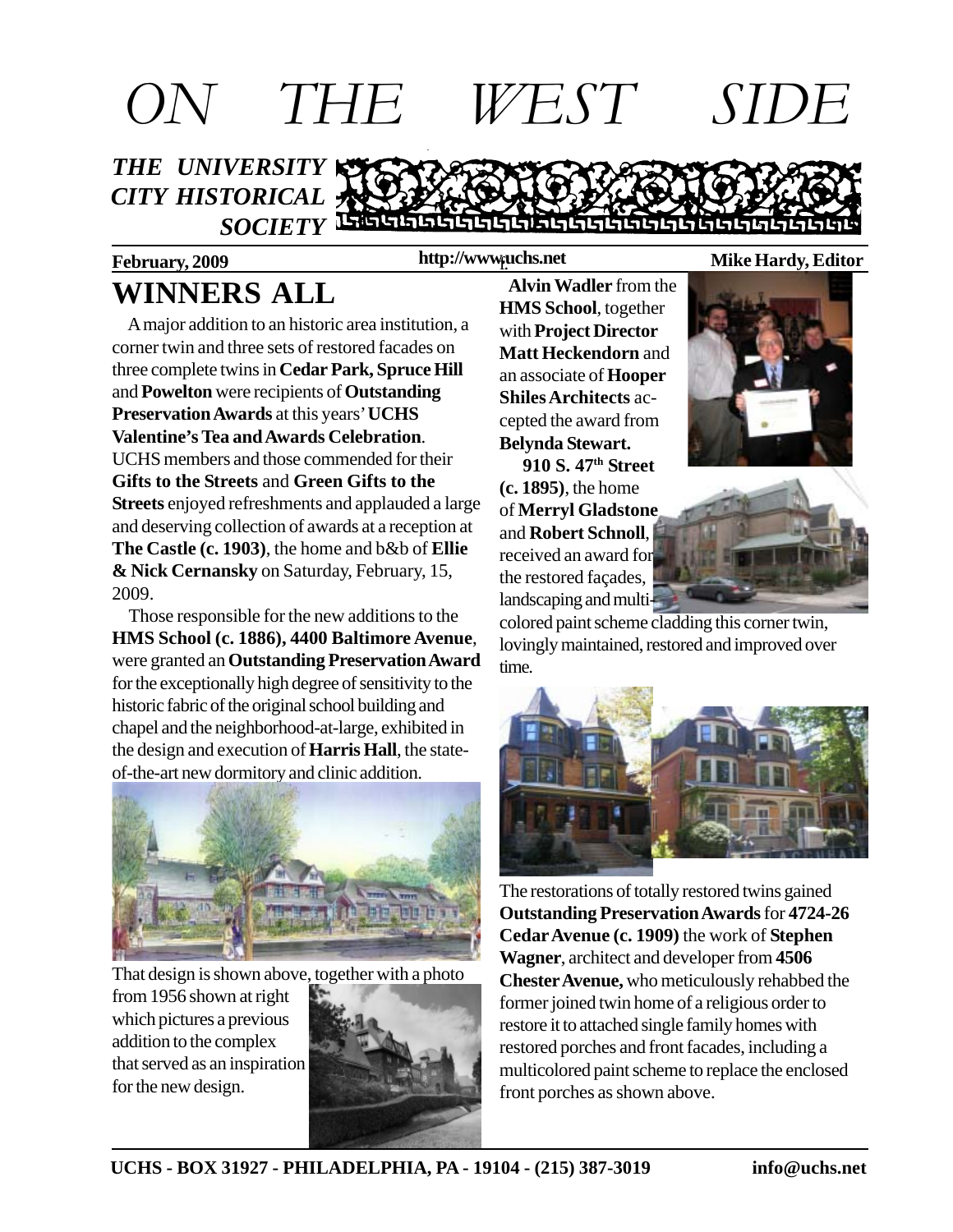The rebuilding, restoration and coordinated painting of the porch columns, balusters and wooden details of the two twin



adjoining properties at **4320 and 4322 Larchwood Avenue (c. 1905),** owned by **Sutter Wehmeier** & **Anna Bell-Hibbs** and **Rebecca Gruliow** was also



honored. The award also recognized the coordinated granite curbing and plantings of the front gardens of these unusual two story twins. Contractors **Luis Ribeiro, Fine Painting, 437 S. 49th Street** and **Victor**

**Brubaker. Builder, 429 S. 45th Street** are also among the awardees pictured above.



 **3416-3418 Hamilton Street (c. 1882, G.W. and W.D. Hewitt**, architects) were also given **Outstanding Preservation Awards** for the coordinated full restoration and multi-colored paint of their new porches, with new decking, porch roofs and wooden historical columns, balusters and detail copied, in **Philippine** mahogany, from another **Hewitt** house in **Powelton**,. Among those accept-

ing the award are owners **John Culhane & David Girasole** and family; **Lawrence & Teresa Matthews** and family; developer, **Frank Sarlo, 3415 Baring Street**, and restoration contractor,



#### **Frank Reis, Walnut Tree Construction, Inc.**

 The year's **Preservation Initiative Award**, granted to that effort during 2008, while not resulting in the finished restoration of a property or site, significantly advanced the cause of historic preservation. The award went to the **Friends of Clark Park** and its



current president, **Frank L. Chance**, for their ongoing efforts toward the preservation and restoration of historic **Clark Park, c. 1894**. Recent efforts on behalf of the Friends and their partners have included the planting of 120 new trees in the last four years, the annual **Party for the Park** which raises funds for privately contracted maintenance, the renewed basketball court and underground retention basin, a newly commissioned plan for the park between **Baltimore and Chester Avenues** with attendant fund-raising efforts, and the hosting in the park of fairs, theatre, flea markets, reunions, soccer contests and the twice-weekly farmers market.

#### **GIFTS TO THE STREETS**

The **University City Historical Society** recognized and thanked those responsible for these **"Gifts to the Streets"** in the form of historically sensitive exterior preservation efforts in 2008. We are all enriched by their efforts.

 **4613 Cedar Avenue** – **Sims, Giles and Associates,** restored windows, bays, masonry and multicolored paint scheme

 **4614 Cedar Avenue** – **Deborah Giles & Theresa Sims,** restored windows, bay shingles and multi-colored paint scheme

 **4521 Cedar Avenue** – **Timothy & Miriam Siftar,** multi-colored paint scheme

 **3504 Hamilton Street** – **Lance Becker & Karin Rhodes**, multi-colored paint scheme and ironwork additions to side balconies

 **3600 Hamilton Street** – **Bruce Benedon,** porch restoration and multi-colored paint scheme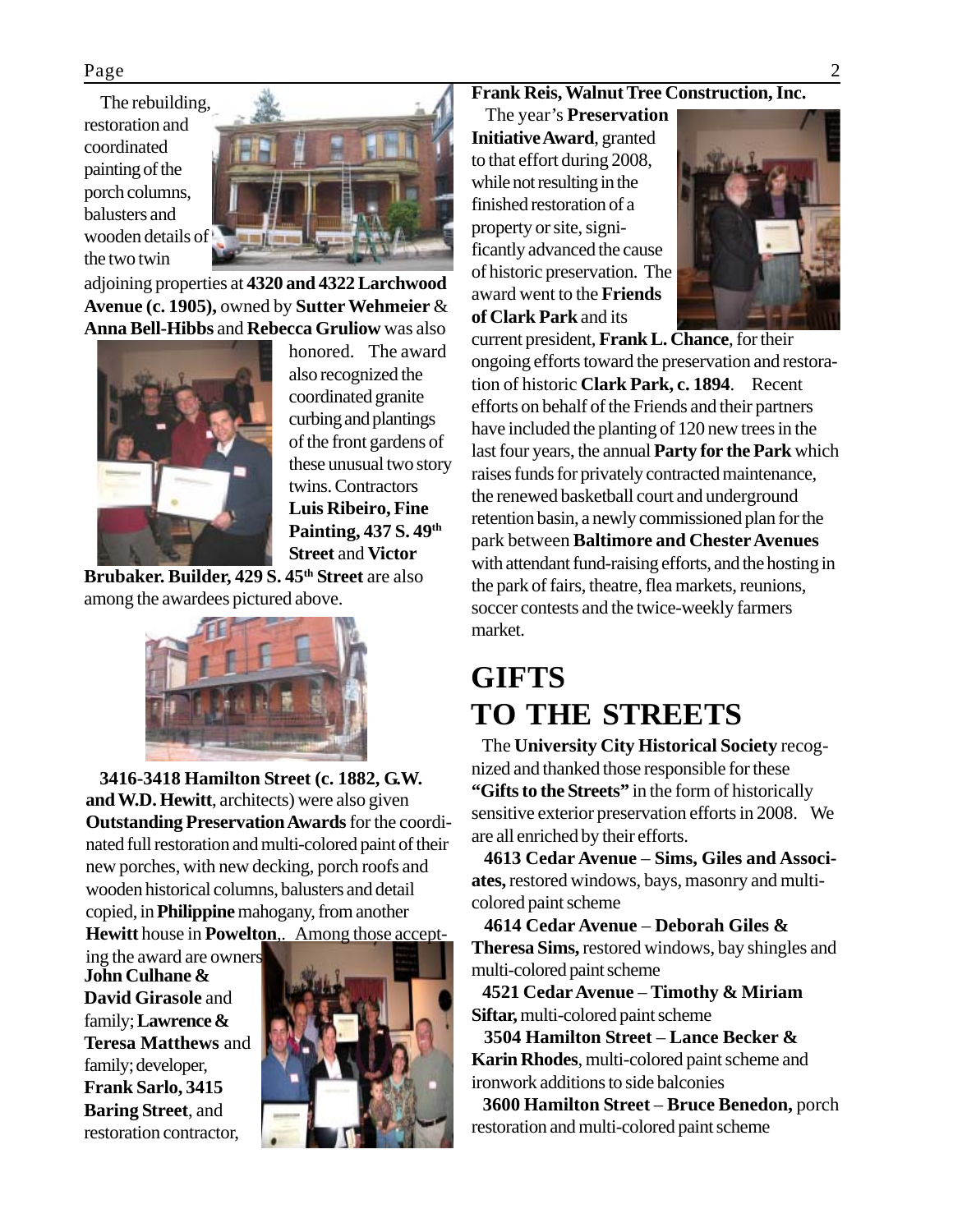Page 3

 **4726 Hazel Avenue** – **Glenda Jennings**, façade restoration and multi-colored paint scheme

 **4508 Locust Street** – **Ahmed Shahnawaz & Hussain Fahmeda,** porch restoration and multicolored paint scheme

 **525 S. Melville Street** – **Elaine Zanutto**, multicolored paint scheme

 **4415 Osage Avenue** – **John & Megin Myers**, slate roof, copper flashings and gutter restoration

 **406-408 S. 45th Street - Lilia Labik, 408 S. 45th Street,** multi-colored paint schemes with David Hitchman, painter

 **538 S. 48th Street** – **Lauren & Kevin Duffy,** porch restoration and multi-colored paint scheme with **Chris Neff, 4612 Kingsessing Avenue**

 **619-621 S. 48th Street** – **Beverly Bowe & Vittoria Savelli (619); Harry A. Leonard, III (621)** – coordinated multicolored paint scheme

 **UCHS** also thanks those responsible for these **"Green Gifts to the Streets"** given by those below during 2008. These gardening and greening efforts enrich us all in the area.

 **Alexander Wilson School, 1300 S. 46th Street** – 17 new trees and ornamental fencing, **Sonya Harrison, Principal; Phil McCabe, Science Teacher; PECO; USP; TreeVitalize; Project NEAT** of the **American Cities Foundation, UC Green**

 **University of the Sciences in Philadelphia, 600 S. 43rd Street** – new streetfront hardscape and plantings, **4200-4500 blocks of Woodland Avenue**, **Dr. Philip Gerbino, President; Elizabeth Bressi-Stoppe, VP, Community Partnerships**

 **Parent Infant Center, 4205 Spruce Street** – 12 memorial hawthorns along **S. 42nd Street** honoring **Marni Sweet, former Executive Director; Cindy Roberts, Executive Director; UC Green**

 **Woodland Recreation Center, 1414 S. 47th Street** – over 90 street and yard trees, **Dennis Lee, Project NEAT, American Cities Foundation; Barbara McCabe, Department of Recreation; Michael Leff, TreeVitalize; UC Green**

 **Henry C. Lea School, 4700 Locust Street** – new street and yard trees, **Lisa Bellchiles, Principal; Viviane Nachmias, Nancy Geryk, Michael Dillen, Garden Court Greening Committee; UC Green**

**Saunders Park Greene, 39th & Powelton Avenue** – new trees and plantings, **Tammy Leigh DeMent, Parks Coordinator; David Elliott, Landscape Designer, Pennsylvania Horticultural Society; Gary Ginsberg, Asst. Ex. Dir., Penn-Presbyterian Medical Center; Jean Mitchell, Saunders Park Neighbors, UC Green**

 **UC Green Woodland Avenue Street Gardens, 4609-11 Woodland Avenue** – newly opened sitting and front yard gardens, **Sue Pringle, Executive Director; Stephen McCoubrey, Landscape Designer, UC Green**

#### **OLD HOUSE FAIR**

 This year's addition of the **Old House Fair** offers an expanded version of this one day display of professional vendors and specialists, preservation organizations, demonstrations and one-on-one free consultations for those seeking help and ideas for maintaining and restoring their period homes. Hosted by the **Preservation Alliance** on Saturday, March 28, 2009 from 9 to 5 at the **Germantown Friends School, 31 W. Coulter Street**, general admission at the door is only \$10. For more information: (215) 546-1146, x7 or george@preservationalliance.com. Well worth the effort!

### **GARDEN COURT WALKING TOUR**

 As the **Victorian Era** faded out, new ideas gave birth to a new paradigm in residential living. The new century began with fresh new architectural



styles such as the **American Arts and Crafts** movement, and the automobile forever changed the way Americans lived. Stroll past a few blocks on the western edge of the **Spruce Hill** neighborhood and admire the grand and ornate last gasp of Victoriana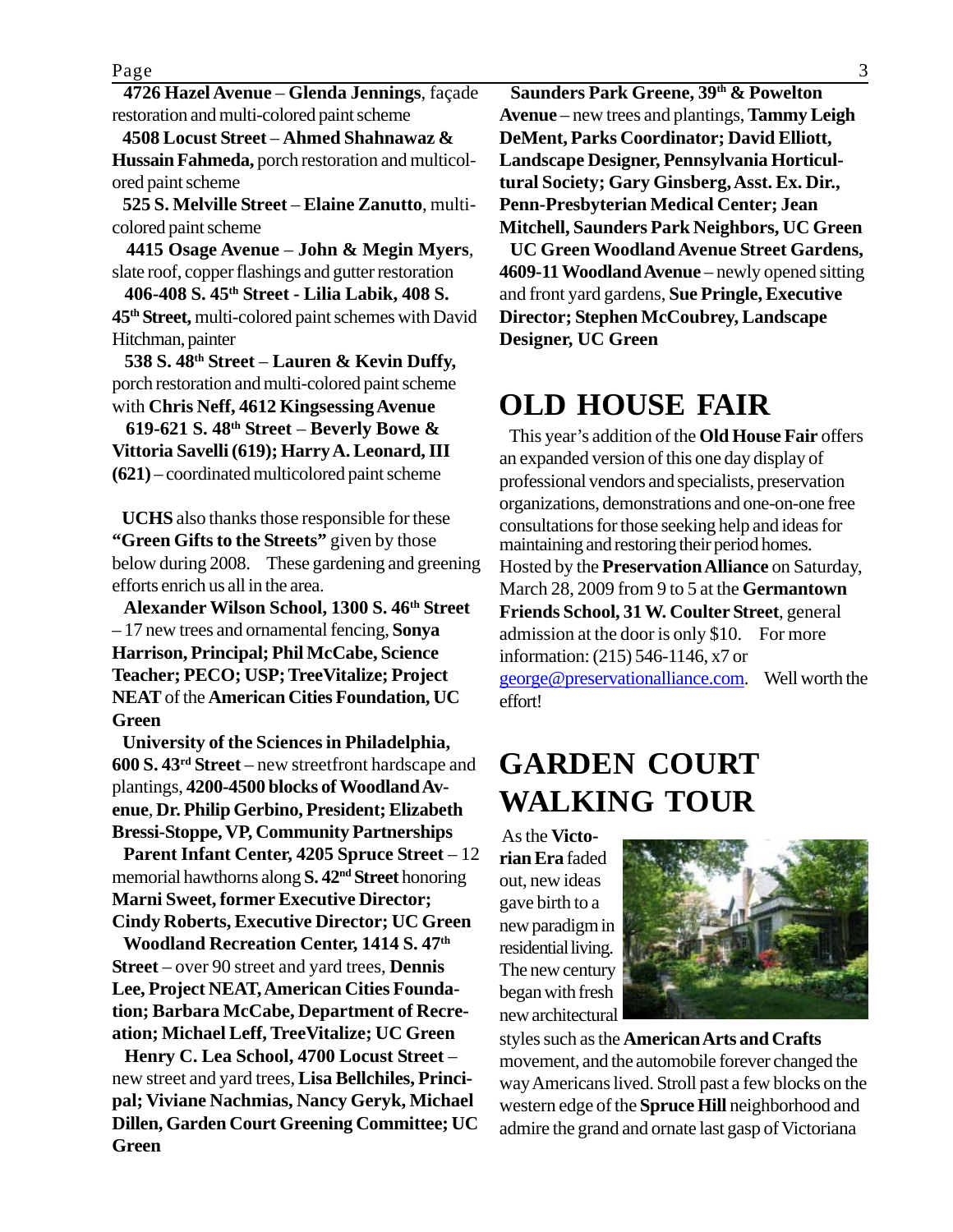in many of the 1890's "twin" semi-detached houses. As you cross into the **Garden Court** neighborhood on Sunday, March 29, beginning at 10:30 am, you will appreciate the contrast in lifestyle the **Twentieth Century** brought and will look for harbingers of spring in this lovely neighborhood.

 If you would like to sign up for this tour of **"Gar**den Court: The Early 20<sup>th</sup> Century & the **American Suburban Ideal"** sponsored by the **University City District**, contact **Mark Silber** at buddmar@mail.com. Tour max is twelve. First come first served.

#### **NEW OFFICERS**

 The **Board of UCHS** has selected new officers for 2009 in the persons of **Belynda Stewart, President; Helma Weeks, Vice President; Mark Wagenveld, Secretary** and **Joanne Kellerman, Treasurer.**

#### **UCHS HOUSE TOURS**

 In light of the decision of our partner **Philadelphia Open House** to go to alternate years for its spring house tours, UCHS's regular spring house tour will take place in 2010 with a Fall, 2009 local **"Restoration-in-Progress"** tour now being planned for the UCHS area. Suggestions to the planning committee for possible in-progress interior and exterior renovations, particularly those with "sustainable building practices," will be welcomed at info@uchs.net or (215) 387-3019.

#### **EMAIL NEWS**

 **UCHS** would like to initiate sending **"On the West Side"** to members by email soon for those who would like to receive it electronically and allow us to save postage, energy and trees.

 If we already have an email for you, unless we hear from you to the contrary, we would like to send a color version of the next edition in April to you in a **PDF** file. You probably have the **Adobe Reader** needed to open it on your computer, but if you need the latest free edition of the Reader, go to **http:// adobe.9-download.com/**

Page 4 If you think we may not have a correct email for you, could you send it to us at **info@uchs.net** or if you would like to continue receiving a hard copy, let us know at the same address or call (215) 387- 3019 and leave us a message.

#### **UNNECESSARY DEMOLITION**

While celebrations of outstanding restorations

were underway at this year's **Awards Tea**, the totally unnecessary demolition of an iconic **Italianate** twin at **4224-26 Baltimore Avenue**, dating from **c. 1860**, was in progress. The new owner, **James Campenella** and his **New York City** associates requested and were granted a demolition permit for bulldozing a structurally intact complex that had previously served as school buildings for both the **Episcopalian Byrd School** and the **Phillip Brooks School** and a shelter for **Women Against Abuse** during its long life overlooking **Mill Creek** and later, **Clark Park**. It was sold to Campanella for millions within the last few years by **Women Against Abuse** who received it for \$1 from the **Philadelphia Redevelopment Authority.**

 Ignoring last minute expressions of concern from **UCHS, Spruce Hill Community Association** and **Councilwoman Jannie Blackwell**, the owners cited the inconvenience of preserving the buildings and the costs of insurance as the basis for their request to **L& I** to raze the buildings and leave the space available for future, but unspecified, new development. Alerted at the last moment, the community encouraged adaptive reuse, with a 20% tax credit for improvements to these contributing structures in the **National Register West Philadelphia Streetcar Suburb Historic District.** All fell on deaf ears and a hastily formed street protest

of neighbors said good-by to these old contributors to our historic streetscapes, which continue to be threatened

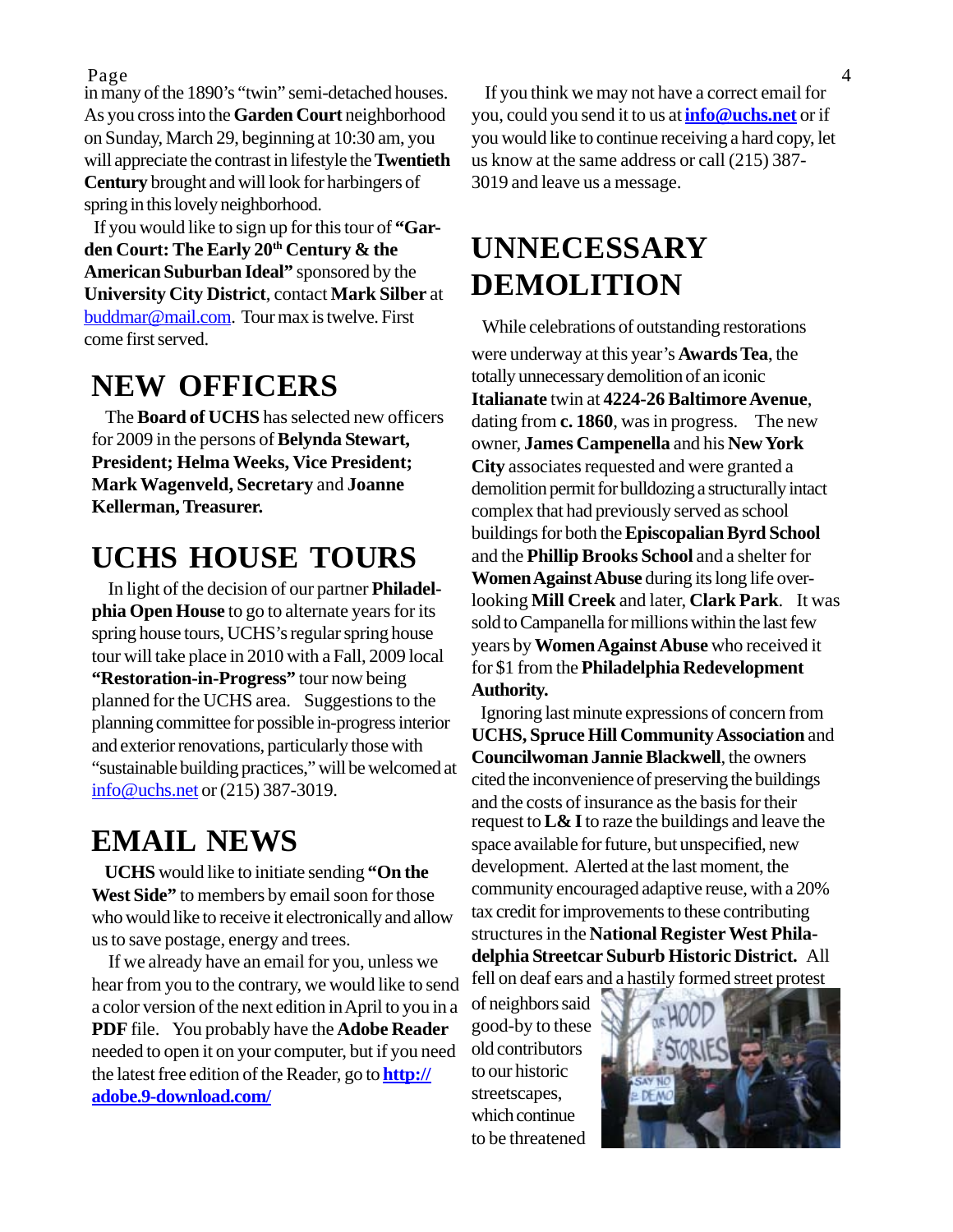Page<br>with more demolitions and losses. The neighborhood remains powerless, thanks to the years-long inaction of the **Philadelphia Historical Commission**, to prevent them.

 Perhaps a larger contingent of concerned neighbors should move to continued demonstrations at meetings of the commission on a regular basis to express our frustration.

 **GONE !**



#### **AND, AGAIN, SPECIAL THANKS**

 go to those renewing their **UCHS** dues and making additional contributions as **Friends of UCHS: David Othmer & Maureen Barden; Carol A. & Richard J. Betts; Joan Halbert & Paul Brooks; Scott Wilds & Martin Bodtmann; Mary McGettigan & Larry Caputo; Warren Cedarhom, Jr. & Don Caskey, The Gables; Eva Christensen; James M. Donley; Richard Dretsch; Libby Rosof & Murray Dubin; Robert & Elizabeth-Eilers; Sylvia L. Egnal; Robert & Geraldine Giuntoli; Conrad & Lois Johnson Hamerman; Karin Boykin & George Karpyn; Joanne & Leon Kellerman; Judy Lamirand; Jim Lilly, Metropolitan Bakery & Café; Victoria Bingham & James Lint; Richard Lowe; Brian W. Yachyshen & Jacqueline B. McCrea; Maureen Tate & Jerry McHugh; Angela & Mark Mills; Joe & Betty Moloznik; Mark Wagenveld & Theresa Mond; Thomas & Joan Naff; Kathleen F. & James Ross; Chip & Marci Staddon; David Ade & Paul R. Steinke; Carol Thomson; Jean Wolf, The Woodlands; Michael & Peggy Wright**

Page 5 as well as those making particularly generous gifts as **Sustainers of UCHS: David Adelman, Campus Apartments; Elizabeth Bressi-Stoppe, University of the Sciences in Philadelphia; Becky Wright & William K. Brown; Arthur & Jan Bye, Urban & Bye, Realtors; Danny DeRetis, Apartments @ Penn, Inc.; Drumcliff Foundation; Michael D. Hardy & Barry L. Grossbach; Genie & David Hochman; E. David Horwitz; Michael Levin; Sue & Jack Minnis; Elizabeth Stegner; Larry Gladney & Jackie Tanaka.**